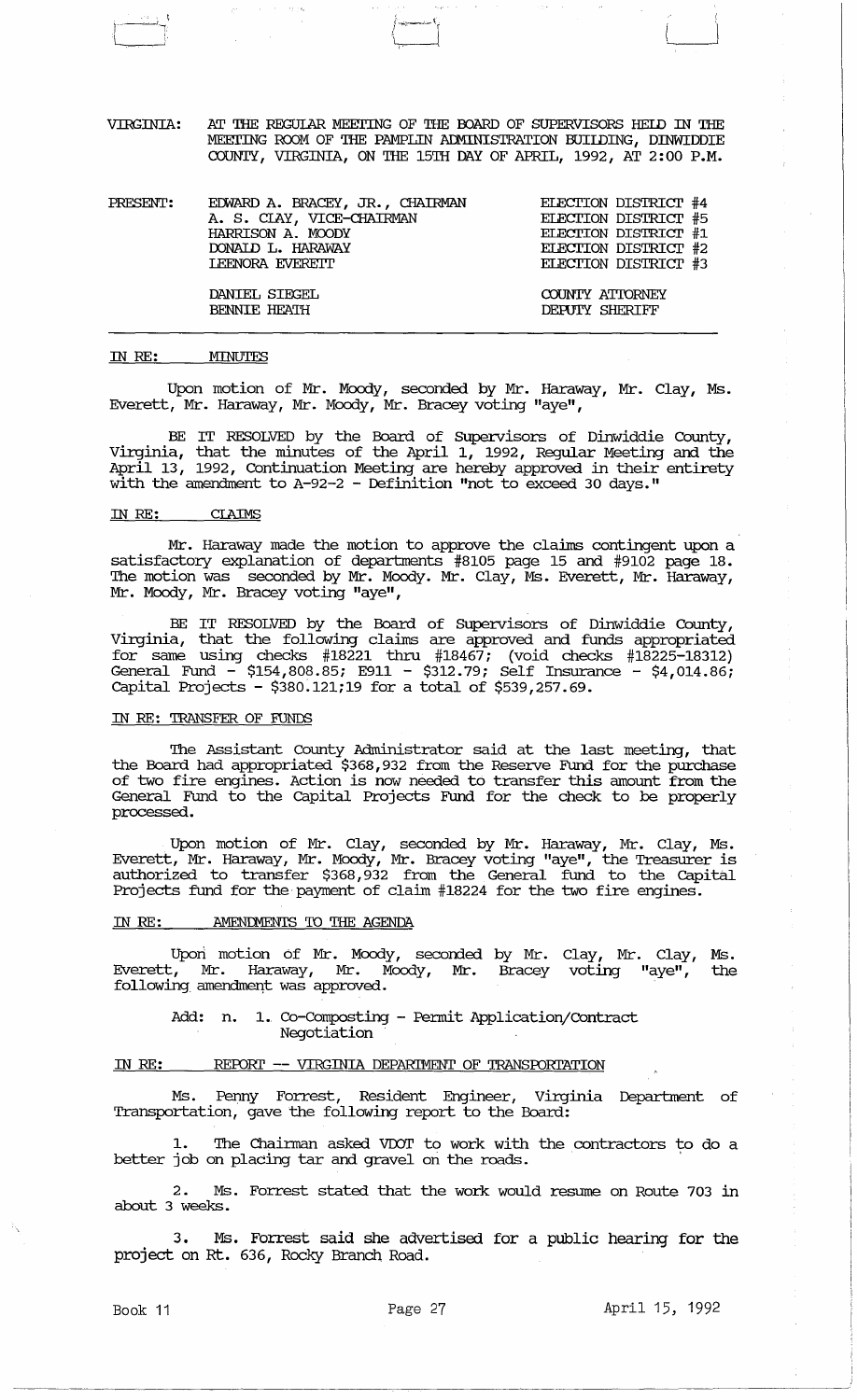4. CSX Railroad has reported; that there would be a new date to start installation of the cross ann gates at carson due to problems with some Richmond area improvements.

5. Mr. Clay asked Ms. Forrest to do a speed check on Glebe Road in the Mt. Calvary Church area.

6. Mr. Moody asked when the work would start on Route 700 again? Ms. Forrest said after April 15, 1992.

7. The County Administrator said construction on White Oak Road in the Battlefield area and the possible realignment may impact the historical site. Ms. Forrest responded that the state is perfonning an environmental impact study concerning that project.

#### IN RE: COMMISSIONER OF THE REVENUE

Mrs. Deborah Marston, Commissioner of the Revenue, reported to the Board that Ms. Thelma Steven's issue regarding the mobile home was due to the fact that she had listed the mobile home on her 1981 personal property fonn. Ms. Marston told the Board she had done an abatement for the last 3 years and that the court had to approve anything other than the last 3 year period.

The Board asked if the assessment totals were ready. Ms. Marston said she was shooting for April 30, 1992.

## IN RE: TREASURER -- REPORT

Mr. William E. Jones submitted his report for the month of March to the Board.

Mr. Jones stated at the last Board meeting they had asked for a policy dealing with the issuance of volunteer auto tags for County residents who provide volunteer fire and/or rescue services for an adjoining locality. He said that the following policy was the same policy in effect now with the modifications needed to include volunteers which assist adjoining localities.

1. A volunteer shall be defined as a Dinwiddie County resident, who provides volunteer fire and/or rescue services as a member of a department within the County or members of such volunteer organizations from adjoining localities who are Dinwiddie County residents and which provide the same benefit to their volunteers, and which have a current mutual aid agreement on file with Dinwiddie County.

2. Each volunteer gets one (1) volunteer auto tag free.

3. By December 31, of each year, each captain/Chief or designated appointee shall submit to the Treasurer, a list of those individuals who are entitled to receive a volunteer auto tag.

4. When a volunteer joins a Department, he may exchange his county auto tag for a volunteer auto tag but his \$20.00 paid for the county auto tag will not be reftmded. He may receive a free volunteer auto tag at the beginning of the next calendar year.

Upon motion of Mr. Moody, seconded by Ms. Everett, Mr. Clay, Ms. Everett, Mr. Haraway, Mr. Moody, Mr. Bracey voting "aye", the above volunteer auto tag policy was adopted, effective innnediately.

#### IN RE: COMMONWEALTH ATTORNEY -- REPORT

Mr. T. O. Rainey, III, Commonwealth Attorney, was not present.

#### IN RE: SHERIFF -- REPORT

" \_\_ e~

**Filled** 

 $\overline{\phantom{a}}$ 

Mr. Bennie Heath, Sheriff, stated he had nothing to report but would answer any questions the Board may have.

# IN RE: BUILDING INSPECIOR -- REPORT

 $\frac{2}{\sqrt{2}}$ 

Mr. IMayne Abernathy, Building Inspector, submitted his report for the month of March, 1992.

*,;.,:;;.,..,0:;.;;.-,*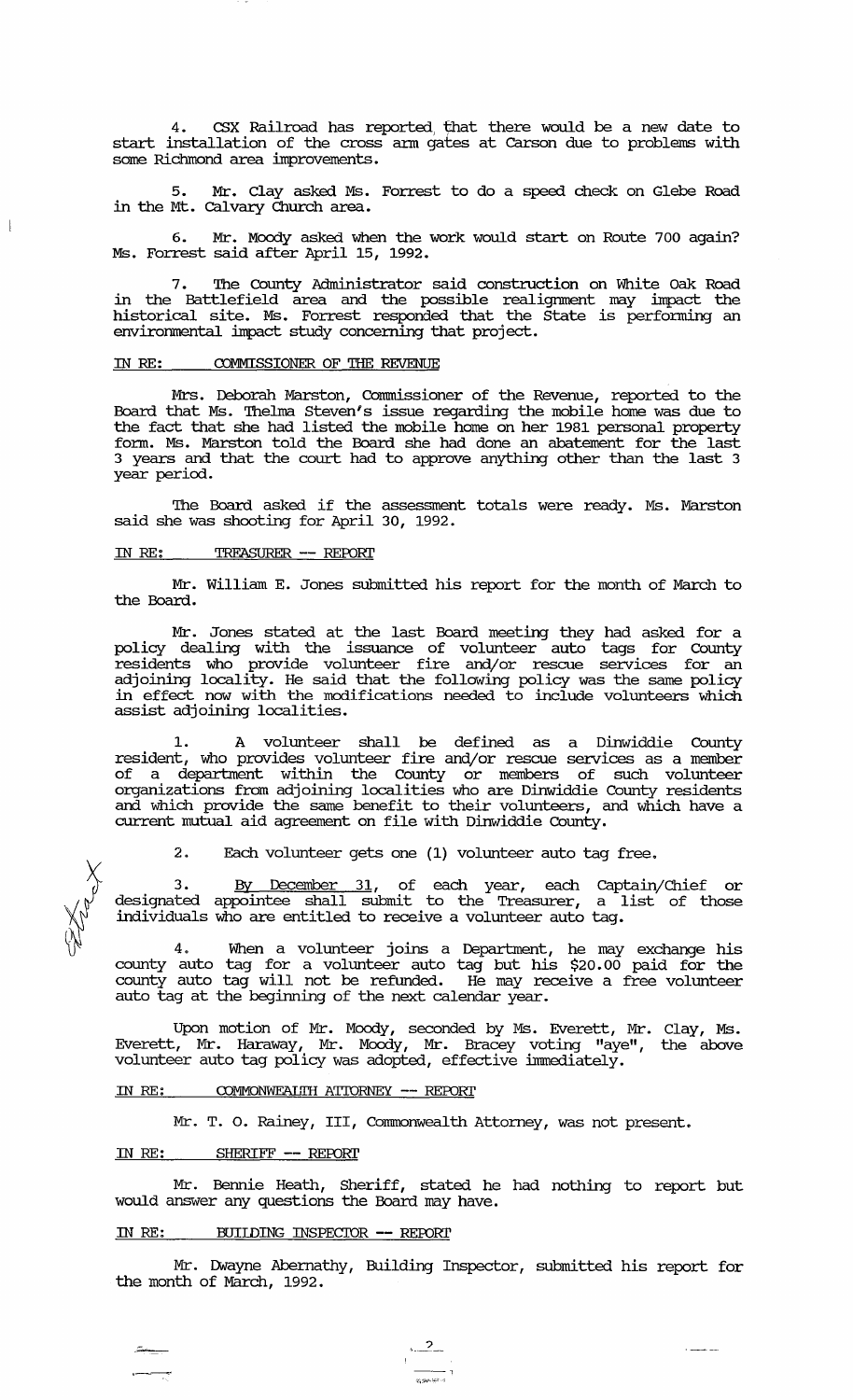## IN RE: ANIMAL WARDEN -- REPORT

I-~----l  $\overline{\phantom{a}}$ 

Mr. John Mellick, Animal Warden, submitted his report for the month of March, 1992.

'~'--'i -,

 $\left\{ -,-,-\right\}$ 

Mr. Mellick asked the Board for authorization to advertise for a temporary assistant at the same rate of pay that Mr. John White is making until Mr. White is able to return to work.

Upon motion of Mr. Haraway, seconded by Mr. Moody, Mr. Clay, Ms. Everett, Mr. Haraway, Mr. Moody, Mr. Bracey voting "aye", the Anilnal Control Officer was authorized to advertise for an assistant to be hired on a temporary basis at the same hourly rate as the Deputy Animal Control Officer, until Mr. White is able to return to work.

Mr. Mellick told the Board he needed to change his working hours to 11:00 A.M. - 7:00 P.M. just for the remainder of the month of April in order to catch residents at home to check dog licenses.

Upon motion of Mr. Moody, seconded by Mr. Clay, Mr. Clay, Ms. Everett, Mr. Haraway, Mr. Moody, Mr. Bracey voting "aye", the Anilnal Control Officer was authorized to change his working hours Monday thru Friday, from 11:00 A.M. to 7:00 P.M. for the remainder of the month of April.

#### IN RE: \_\_ MORATORIUM -- ROAD NAME CHANGES

Mr. leonard Ponder, Director of Planning, infonned the Board that he would like the moratorium for the road name changes be extended to December 18, 1992 in order to have the E911 system operational.

Upon motion of Mr. Clay seconded by Mr. Haraway, Mr. Clay, Ms. Everett, Mr. Haraway, Mr. Moody, Mr. Bracey voting "aye", the moratorium for road name changes was extended to December 31, 1992 at which time new guidelines will be set.

#### IN RE: RECESS

The Chairman called a recess at 2:53 P.M. The meeting reconvened at 3:00 P.M.

#### IN RE: DIVERSE ROUTING OF 911 CIRCUITS

Mr. John Clarke, Planning Teclmician, told the Board that as a matter of company policy, C&P Telephone has recommended that the County establish a diverse cable route for three of the E-911 circuits to' be run from the Central Office in Dinwiddie (Courthouse Road) to the Sheriff's Deparbnent. Essentially, this process means taking one circuit from each of our three trunk groups, originating from Petersburg, Emporia and Washington, D.C. and placing them in an underground cable. An underground cable may provide more protection for the 911 line, but the biggest advantage would be in having two separate routes carrying 911 lines. If service were interrupted on one route, 911 service would still be available through the other. The alternative to the diverse routing would be to run these new lines alongside the current overhead phone lines.

The construction cost to provide this is \$2,335.00. Basically, this is to dig the trenches and run the extra cable. Then, you can route as many of your circuits over the diverse route at a monthly cost of \$42.00 per circuit. The recommended circuits would be three, based on the design of the system. There are three 911 trunks coming from the Petersburg Tandem. These are for C&P served residents. There are two 911 trunks coming from the Emporia Tandem; these are for GIE served residents. We have two date links coming from the Data Base in Washington, D.C. So from these three locations, the recommendation from C&P is one circuit from each be routed diversely. In addition to the construction, the cost would be \$126.00 per month.

Upon motion of Mr. Clay seconded by Mr. Haraway, Mr. Clay, Ms. Everett, Mr. Haraway, Mr. Moody, Mr. Bracey voting "aye", the appropriation of \$2,335.00 for the construction cost of the diverse routing of three E-911 circuits and \$126.00 per month for the monthly service was approved.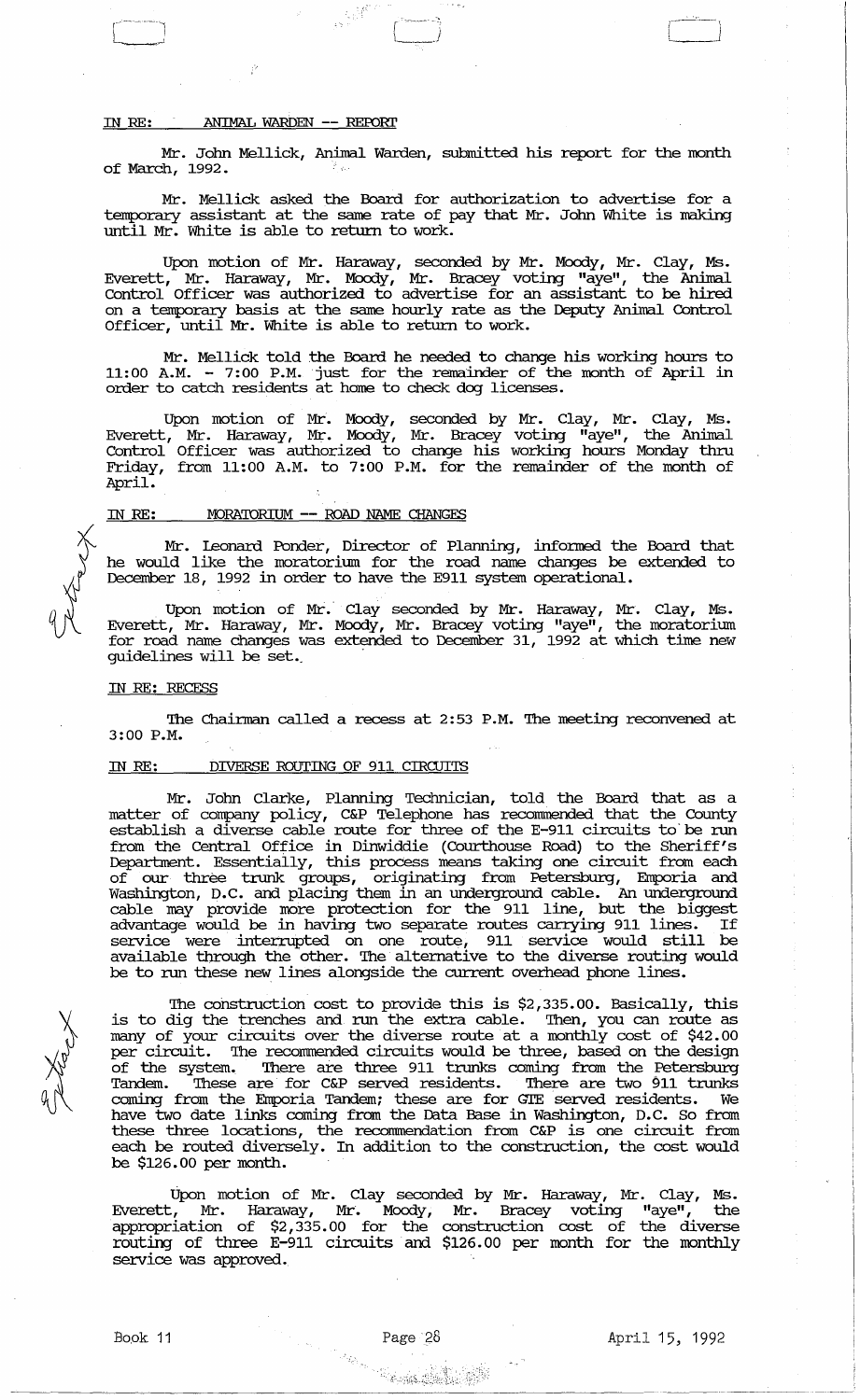#### IN RE: VEHICIE -- PIANNING DEPARIMENT

Mr. leonard Ponder, Director of Planning, told the Board the Department has been looking for a truck for some time and all the used ones have been too sporty. He said he had located one on state contract that would be suitable. It is a 1992, 1/2 ton, V-6 Chevrolet Pickup at a cost of \$10,231.00. Mr. Ponder stated the reason he chose a truck instead of another mode is simply because of the rough terrain he has to travel.

Mr. Clay recommended a V-8 be purchased because the motor would be better suited for that size truck.

Upon motion of Mr. Moody seconded by Mr. Everett, Mr. Clay, Ms. Everett, Mr. Haraway, Mr. Mcxxly, Mr. Bracey voting "aye", the Director of Planning was authorized to purchase a 1992, V-8, 1/2 ton, Chevrolet pickup, off state contract at the cost of \$10,961.00.

#### IN RE: DIRECTOR OF SOCIAL SERVICES -- REPORT

Mrs. Peggy McElveen, Director of Social Services, told the Board that there are seven types of abuse and neglect: Physical abuse; physical neglect; medical neglect; educational neglect; mental abuse; mental neglect; sexual abuse; bizarre discipline. 'Ihe department has a child protective services which is on call 24 hours to receive and respond to child abuse/neglect conplaints. 'Ihere is a 45 day investigation and detennination if founded or unfounded. 'Ibis information is reported to a statewide central registry (child abuse/neglect information system). 'Ihe protective services also provide services to prevent further abuse/neglect and to prevent removal of a child from the home.

#### IN RE: SUPERINTENDENT OF SCHOOLS -- REPORT

Dr. Richard Vaughn, SUperintendent of Schools, gave the following report:

'Ihere are two (2) items that have been discussed recently which will require additional funds, but are not included in the School Board budget for 1992-93. Request is hereby made in order for the Board detennine the appropriate plan of action it desires and that funds be included in the new budget as you see fit.

- The State Water Control Board has been working with the Water Authority on changes to the sewage discharge systems at the high school and the middle school. In a meeting with Mr. cashwell, Mr. Jack Eubank, Mr. Roger Hart, and school personnel, it was decided that the School Board did not need to budget funds for these projects. 'Ihe engineer would submit a plan to the State, and hopefully have a satisfactory solution in operation by the end of the year. This would prevent costly interim adjustments that would be required, if the total project were delayed.
- 2. On February 18, 1992, Mr. cashwell talked with Jim Hutchinson and me about the school division servicing the vehicles operated by other departments in the County. We agreed to look into the matter to detennine what would be involved. Mr. Hutchinson studied this, but it was mutually agreed that a broad-based study of all county departments was not necessary at this time.

At a meeting on March 2, 1992, Mr. cashwell indicated that bids would be solicited for servicing vehicles. We are not in a position to bid on this service. Please understand that we are willing to explore the whole concept and to cooperate are withing to explore the whole concept and to cooperate<br>with the County, if you so desire. Not submitting a bid should not be construed as having no interest in the proposal. No funds were listed for this purpose in the School Board budget for 1992-93. Please advise if we are to proceed.

Dr. Vaughan said he wanted to make the Board aware of these two (2) items as the new budget is prepared.

 $\cdots$ 

 $\bar{z}$ 

IN RE: COUNTY ATTORNEY -- REPORT

eese

En Harry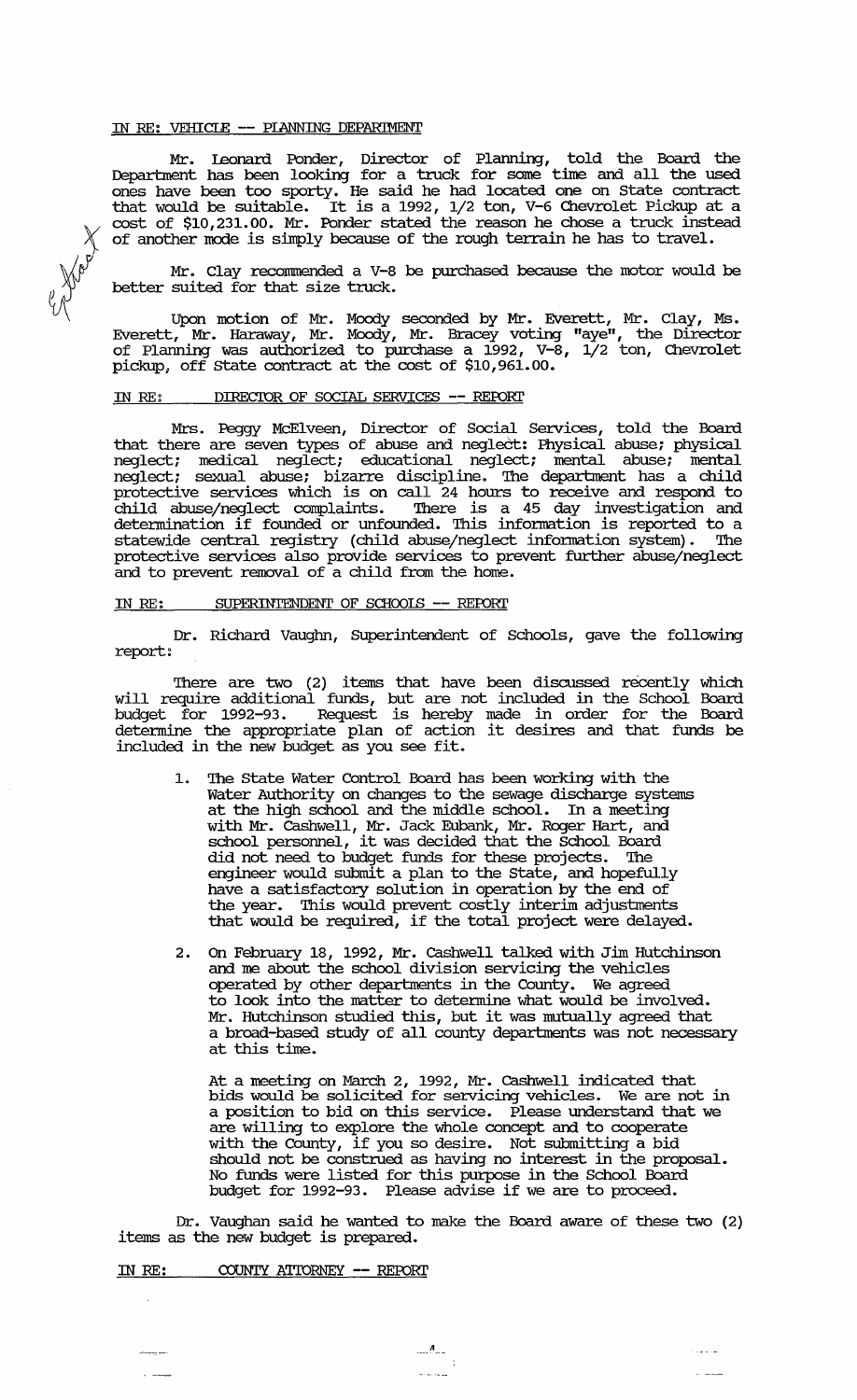## Mr. Benjamin Emerson, County Attorney, reported to the Board:

 $\begin{array}{c} \hline \end{array}$ 

1. The order for the appointment of the Board of Equalization had been prepared.

2. He said he had a sample of a Drug Free Workplace Policy from the Chamber of Commerce for distribution and consideration by the Board in drafting a policy of their own.

The Discharge of Firearms Ordinance will be ready for the next regular Board meeting. There have been some changes in state law which needed to be incorporated in the County Ordinance.

## IN RE: RECREATION DIRECTOR -- REPORT

Mr. Tony Rinaldi submitted the progress report for the month of March, 1992. He thanked the Board for the purchase of the van for the Recreation Department.

## IN RE: DISCUSSION OF BALL FIEID LIGHTS

Mr. Haraway stated that the Little league could practice only once a week due to the increase of population in the northern portion of the County. He said two fields would help tremendously, but he felt the Board should consider lighting one field immediately. Rohoic Elementary was ready for play because the volunteers have worked the field and kept it up.

The Recreation Director submitted the following bids for the lighting of the fields at Rohoic and Midway Schools:

1). Brinkley Ward Electric

| $1.$ \$17,800.00 |  | 3. Both fields \$34,850.00 |  |
|------------------|--|----------------------------|--|
| $2.$ \$17,550.00 |  |                            |  |

2) • Incas Electric

- 1. \$17,370.00 3. Both fields \$34,237.00<br>2. \$16,867.00
- 3) J. E. Humphries Electric
	- 1. \$25,340.00 3. Both fields \$46,071.00<br>2. \$25,340.00  $$25,340.00$

. 4) . E. H. Saunders Electric

1. \$20,680.00 3. Both fields \$40,969.00<br>2. \$20,289.00 2. \$20,289.00

\* No primary work included.

\* No Virginia Power charges included.

\* P.C.B. removal included if any in transfonners.

5). Rudy Hawkins Electric

1. \$20,800.00 3. Both fields \$41,000.00<br>2. \$20,800.00

 $$20,800,00$ 

Mr. Clay asked where the money would come from? Mr. Haraway replied the Reserve. Mr. Clay stated he has a hard time with continuing to deplete: the Reserve. He said the county had a difficult time getting it where it is and he didn't want to see it the way it was several years ago.

Mr. Haraway said' one field is a necessity for the Dixie Youth because of the increases in population; the SUtherland Ruritan field can't handle it all. Games are being scheduled late in the evening on school nights and Saturdays with no time being left for practices.

 $\left\langle \begin{array}{ccc} \cdot & \cdot & \cdot \\ \cdot & \cdot & \cdot \end{array} \right\rangle$  $\begin{pmatrix} 1 & 1 \\ 1 & 1 \end{pmatrix}$ 

"'.<br>"'... "'<sup>...</sup>... "... "..." "..."<br>"'.<u>... "... "... "... "... ".</u>.

Book 11. Page 29 April 15, 1992

I' $~\cdots~$  - "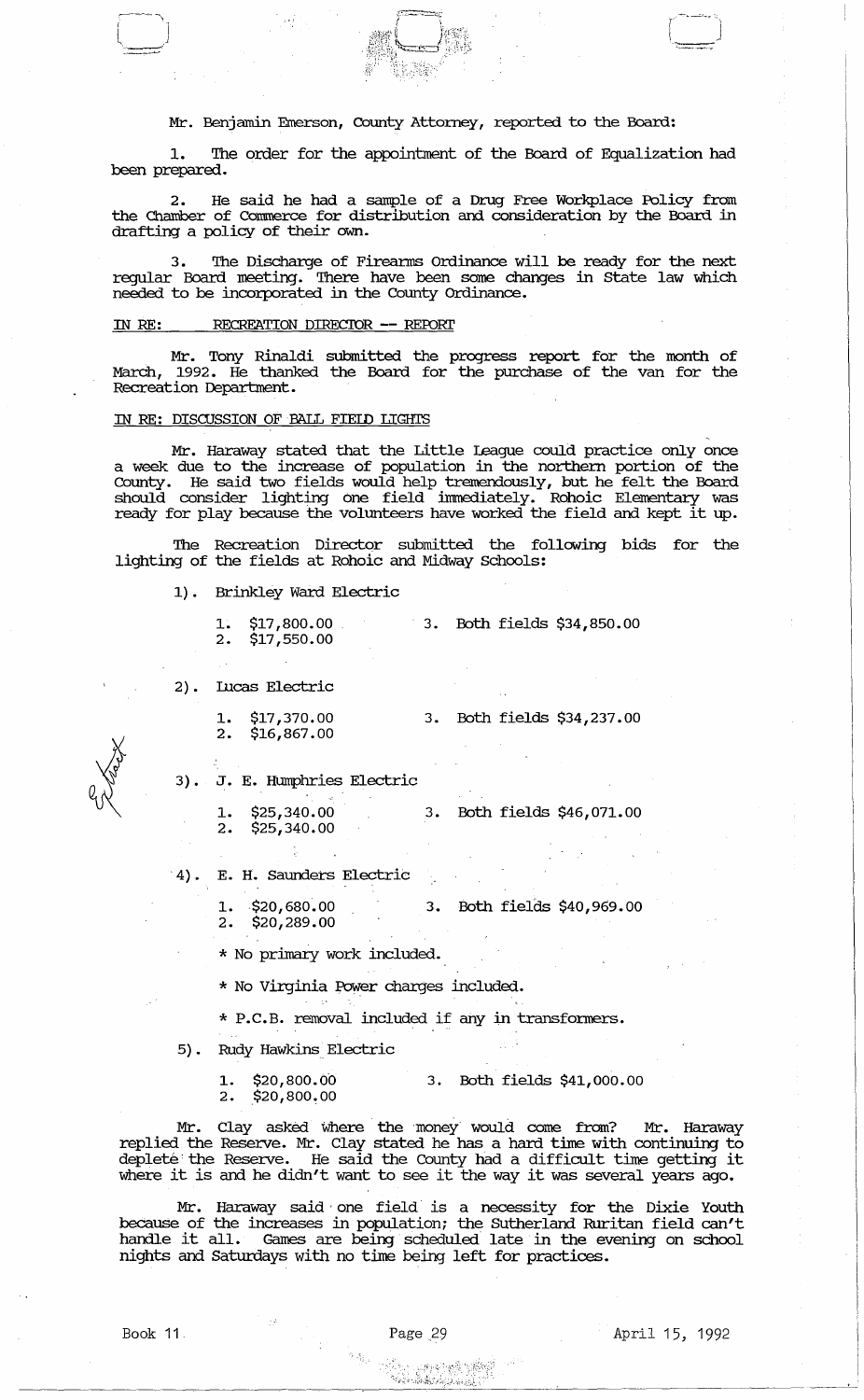The Chairman asked who would be responsible for the payments of the field. He said he had no problem with it, if the financing could be worked out.

Mr. Haraway said the volunteers would continue to prepare the field for playing.

Mr. Clay said he could agree if a user's fee is charged.

The Chairman said he thought the County should put one field in the and maybe the other one in next year. But there needed to be a budget and maybe the other one in next year. separate meter billed to the Recreation Department with a fee for the light usage. The Recreation Department would be responsible for scheduling the games and paying the bills, but the County should collect from any other usage of the field except for the little league.

Ms. Everett stated the County has a responsibility to the youth of the County in providing recreation.

Mr. Moody stated if the County did both fields then it could attract some tournament play and receive revenue for the usage.

Upon motion of Mr. Haraway, seconded by Ms. Everett, Mr. Clay, Ms. Everett, Mr. Haraway, Mr. Moody, Mr. Bracey, voting "aye", \$21,270, which includes a backstop at a cost of \$1,250, and a \$2,650 connection fee was appropriated from the Reserve Fund for the lighting of the ball field at Rohoic Elementary School, with the provision to charge a fee for electricity and an additional fee to be charged for usage of the field by anyone other than the Little league.

### IN RE: PUBLIC SAFETY OFFICER

David W. Nichols, Public Safety Officer, submitted his responses report for the Fire Departments and Rescue Units for the month of March, 1992. He also infonned. the Board that he attended a statewide Zelda critique in Newport News on Monday, April 13, 1992.

The Chairman commended the Public Safety Officer on the working of an accident on SUnday.

## IN RE: DIRECIOR OF WASTE MANAGEMENT -- REroRl'

Mr. Denny King, Director of Waste Management, submitted his report for the month of March, 1992.

## IN RE: CO-COMPOSTING PERMIT APPLICATION/CONTRACT NEGOTIATION

The County Administrator told the Board that it was up to them to decide if they wanted to go further with the Co-Composting concept by taking two steps. One is to authorize the representatives of Virginia Bio-Fuels Corp., to apply for a permit to establish a co-composting facility at the landfill site, at their expense. The other is to begin contract negotiations with Virginia Bio-Fuels Corp., so as to have a contract in place by the time a permit to operate is approved. Both these elements of the project will take quite a bit of time and, if the Board should choose to go with co-cornposting, the County will need to begin the process as soon as possible so as to coordinate the closing of our landfill with the start up of co-composting operations. He infonned. the Board that neither of the two steps would in any way commit the County to this course of action. If the County is not able to obtain a permit, or if an agreeable contract couldn't be secured, the Board may cease its consideration of this alternative and choose another.

Mr. Thomas VanPelt asked the Board to consider a citizen's committee similar to the redistricting committee; citizen's have taken on projects and had better results. He said the County should utilize the citizen's conunittee to work with Virginia Bio-Fuels Corp., to help keep the cost down for the County.

Mr. Clay said Mr. Ron Abernathy was in favor of proceeding with the project.

Upon motion of Mr. Clay, seconded by Mr. Haraway, Mr. Clay, Ms. Everett, Mr. Haraway, Mr. Moody, Mr. Bracey, voting "aye", Virginia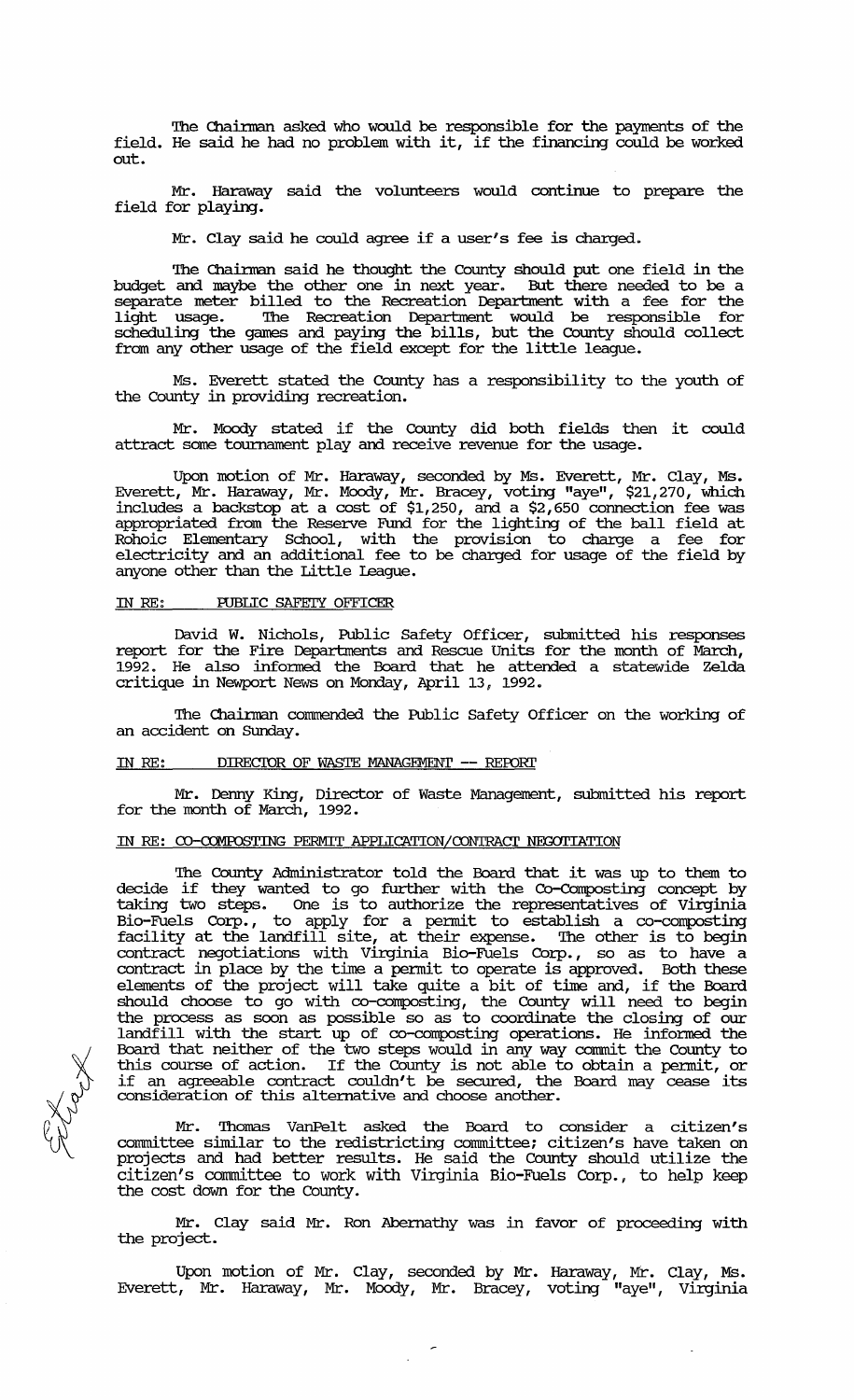Bio-Fuels Corp., was authorized to proceed with the application permitting process at their own expense and the County Attorney was authorized to take all necessary action to begin contract negotiations with Virginia Bio-Fuels Corp., with no cost or commitment in any way from the County.

 $\begin{pmatrix} -1 \\ -1 \end{pmatrix}$ 

,.~J

## IN RE: JAIL-A-THON -- DINWIDDIE UNIT OF AMERICAN CANCER SOCIETY

 $r^*$  -  $\overline{r}$  -  $\overline{r}$  -  $\overline{r}$  -  $\overline{r}$  -  $\overline{r}$  -  $\overline{r}$  -  $\overline{r}$  -  $\overline{r}$  -  $\overline{r}$  -  $\overline{r}$  -  $\overline{r}$  -  $\overline{r}$  -  $\overline{r}$  -  $\overline{r}$  -  $\overline{r}$  -  $\overline{r}$  -  $\overline{r}$  -  $\overline{r}$  -  $\overline{r}$  -  $\overline$ 

, "- '"

The Assistant County Administrator said the Dinwiddie Unit of the American Cancer Society, Virginia Division, would like pennission again this year to use the lawn in front of the Health Department for a JAIIrA-THON to raise money for the American Cancer Society. This event will be held on June 4, 1992, from 12:00 Noon to 4:00 P.M. and June 5, 1992, from 10:00 A.M. to 4:00 P.M.

All supplies for the event will be furnished by the Cancer Society.

The Cancer Society will also provide the county with insurance coverage as they did last year.

Upon motion of Mr. Clay, seconded by Mr. Moody, Mr. Clay, Ms. Everett, Mr. Haraway, Mr. Moody, Mr. Bracey, voting "aye", the County Administrator is authorized to contract with the Dinwiddie unit of the American Cancer Society to use the lawn in front of· the Health Department for a JAIL-A-THON to raise money for the American Cancer Society, to be held on June 4, 1992, from 12:00 Noon to 4:00 P.M. and June 5, 1992, from 10:00 A.M. to 4:00 P.M.

#### IN RE: APPOINTMENTS -- OFFICE ON YOUTH AND COMMUNITY SERVICE

Ms. Diane Galbreath wrote a letter to the Board requesting the following appointments. The Minimum Standards of the Virginia Delinquency Prevention and Youth Development Act require that the local governing body appoint the members of the Youth Services Citizens Board or Youth Conunission. Each year the existing commission has presented a list of names to the Board of Supervisors for their official appointment. This was the suggested model made by the Board of Supervisors when we first began in 1982.

Requirements include that the majority of the commission members be citizens who are not employed by govermnent officials. At least one member shall be below the age of 18 years. We have tried to maintain a balance of agency people, racial composition, and gender. OUr first priority is a deep interest in youth and willingness to actively participate on the commission.

Listed below are the people that have been recommended for the next time as well as those who are currently serving. Terms of appointment are for three (3) years and are staggered for continuity. Youth members shall serve one-year terms and may be reappointed as eligible.

We have contacted these people as has been suggested by the board in the past and asked if they would be willing to serve if appointed.

## YOUTH COMMISSION 1992

## AGENCY **REPRESENTATIVES:**

| Patsy Barnes    | <b>Extension Services</b> | 5/91 | 5/94 |
|-----------------|---------------------------|------|------|
| Pat Perkins     | Social Services           | 5/91 | 5/94 |
| **William Shell | State Trooper             | 5/92 | 5/95 |
| **Pam Wilkerson | Probation Officer         | 5/92 | 5/95 |
| **Blair Warden  | Mental Health Services    | 5/92 | 5/95 |
|                 |                           |      |      |

#### CITIZEN **REPRESENTATIVES:**

| Gene Winfield      | Winfield Plumbing           | 5/92 | 5/95 |
|--------------------|-----------------------------|------|------|
| Pamela Jo Shepherd | Richland Diary Farms        | 5/92 | 5/95 |
| Wanda Johnson      | Fort Lee                    | 5/90 | 5/93 |
| Anna Ridley        | Retired                     | 5/90 | 5/93 |
| Catherine Smith    | Retired                     | 5/90 | 5/93 |
| Charlie Hawkins    | C & P Telephone             | 1/92 | 5/93 |
| Robert Rowland     | Virginia Highway Department | 1/92 | 5/94 |



 $^{\prime}$  Book 11

 $\mathcal{C}$  ;  $\mathcal{C}$  ;  $\mathcal{C}$  ;  $\mathcal{C}$  ;  $\mathcal{C}$  ;  $\mathcal{C}$  ;  $\mathcal{C}$  ;  $\mathcal{C}$  ;  $\mathcal{C}$  ;  $\mathcal{C}$  ;  $\mathcal{C}$  ;  $\mathcal{C}$  ;  $\mathcal{C}$  ;  $\mathcal{C}$  ;  $\mathcal{C}$  ;  $\mathcal{C}$  ;  $\mathcal{C}$  ;  $\mathcal{C}$  ;  $\mathcal{C}$  ;  $\mathcal{C}$  ;

April 15, 1992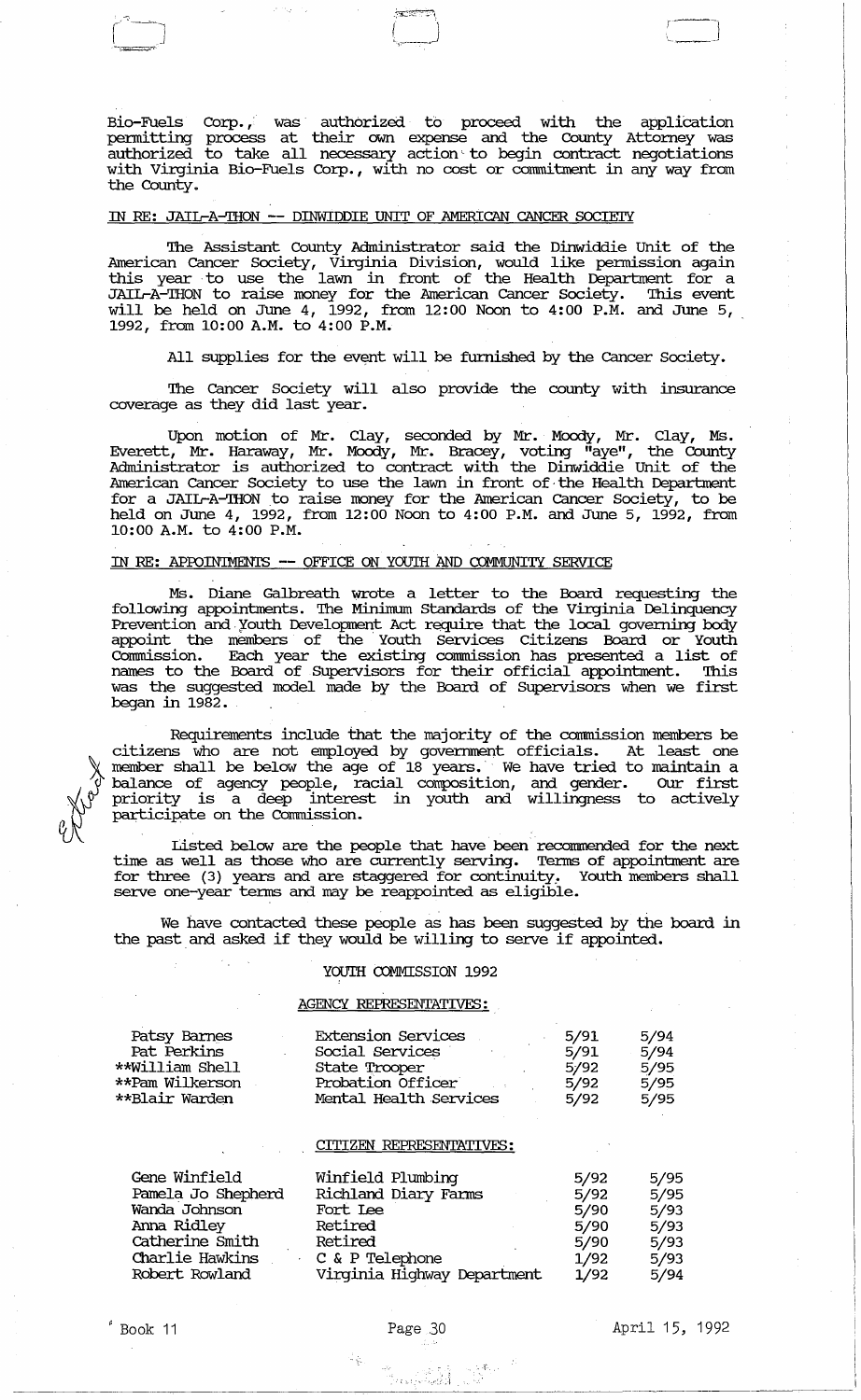| <b>TOUTH:</b> |  |
|---------------|--|
|               |  |

| **Margaret Duval | Student | 5/92 | 5/93 |
|------------------|---------|------|------|
| **Matt Hume      | Student | 5/92 | 5/93 |
| **Rashad Johnson | Student | 5/92 | 5/93 |
| **Jay Raqsdale   | Student | 5/92 | 5/93 |
| **Courtney Warf  | Student | 5/92 | 5/93 |
| **Cher Taylor    | Student | 5/92 | 5/93 |

\*\*Those now being recommended for appointment

Upon motion of Mr. Haraway, seconded by Mr. Clay, Mr. Clay, Ms. Everett, Mr. Haraway, Mr. Moody, Mr. Bracey, voting "aye", the above recormnendations for appointment to the Office on Youth and Community Services were approved with terms expiring as stated.

## IN RE: COUNTY ADMINISTRATOR COMMENTS

1. The Bureau of the Census sent the following revised 1990 census population and housing unit counts for Dinwiddie County, Virginia, including corrections made through March 17, 1992.

> Population.............. 22,319<br>Housing Units.......... 8,023 8,023

2. A draft for procedures for receipt of funds for the Board's approval was enclosed in their packets.

3. Alvin W. Blaha, President, laurel Fanus Inc., proposed to rent 38 acres of land next to Ingram Book Corrpany at \$836.00. If the County sells the land before his crop could be harvested he would like reimbursement at \$120.00 per acre.

There was discussion on zoning and the restrictive covenants on the property and the cost involved if the property was sold. The County Administrator was directed to discuss the issue with Ingram Book Company, and bring it back to the Board for action.

## IN RE: BOARD MEMBER COMMENTS

1. Ms. Everett asked if the County could implement a policy for selecting School Board Appointments. She suggested having the people make application and be interviewed by the Board.

Mr. Clay stated it should be left up to each Board member.

Mr. Haraway said he would like to see some resumes.

Ms. Everett said the Board should have a policy rather than each one doing their own thing.

The Chainman said he would like to see some policies from other localities and to place it on the May 6, 1992 agenda for discussion.

2. Mr. Haraway said he had received many compliments on the County's Business Appreciation Night and he hoped it would be continued.

3. Mr. Clay instructed the County Administrator to contact SUSsex County in regard to some assistance with funds for Old Hickory Fire Department for the services they provide.

#### IN RE: EXECUTIVE *SESSION*

 $\sim$   $\sim$ 

Upon motion of Mr. Moody, seconded by Mr. Haraway, Mr. Clay, Ms. Everett, Mr. Haraway, Mr. Moody, Mr. Bracey, voting "aye", pursuant to the Virginia Freedom of Information Act, Section 2.1-344 $\overline{a}$ )  $\overline{a}$  (1) personnel; and Section 2.1-344(a) (6) investment of funds; the Board moved into Executive Session at 5:08 P.M. A vote having been made and approved, the meeting reconvened into Open session at 6:02 P.M.

> $\Omega$  $\frac{1}{4}$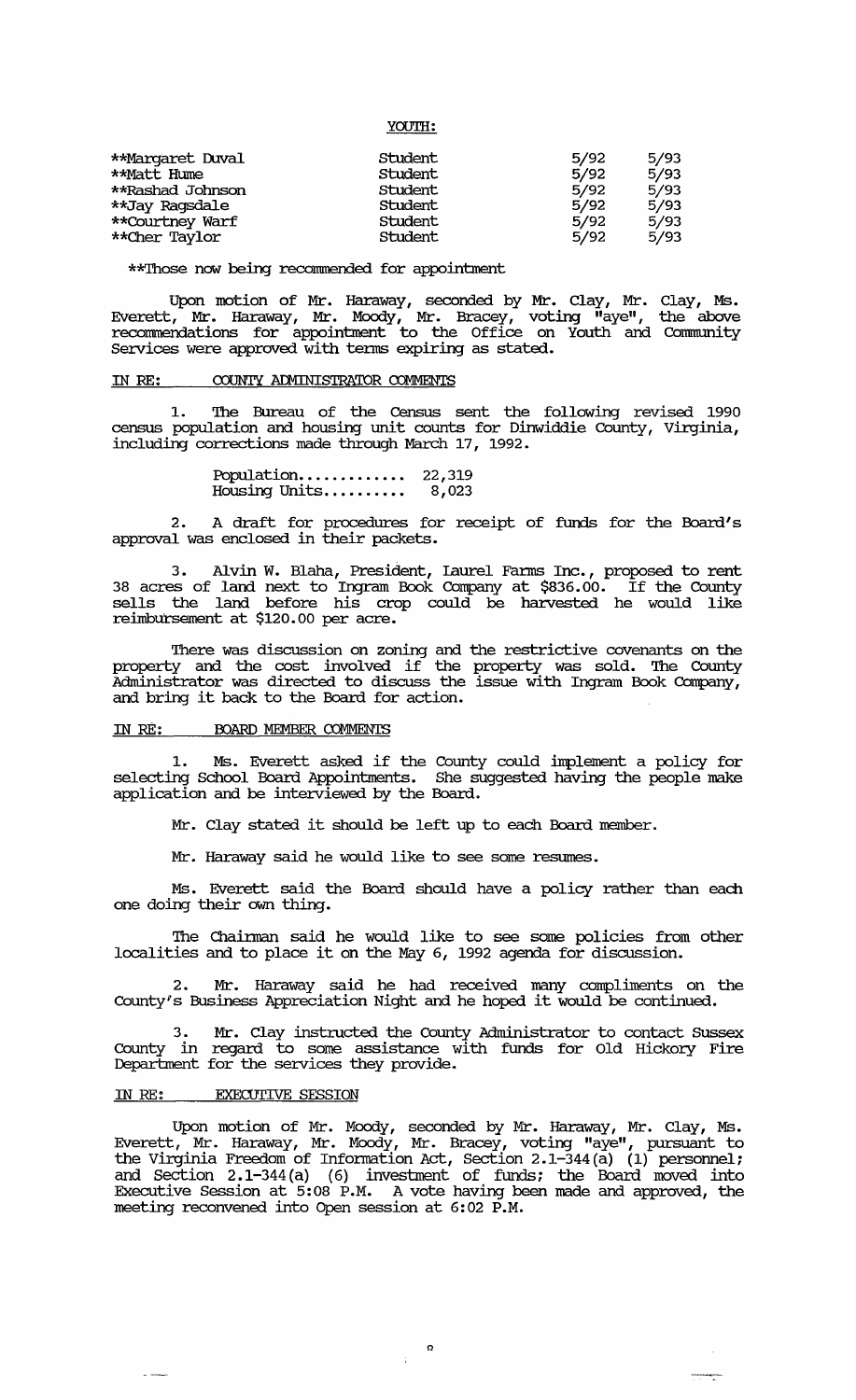## IN RE: CERTIFICATION OF EXECUTIVE MEETING

 $\sum_{i=1}^{n}$ 

Upon motion of Mr. Clay, seconded by Mr. Haraway, Mr. Clay, Ms. Everett, Mr. Haraway, Mr. Moody, Mr. Bracey, voting "aye", the following certification resolution was adopted:

WHEREAS, the Board of SUpervisors of Dinwiddie county convened an executive meeting on this date pursuant to an affinnative recorded vote and in accordance with the provisions of the Virginia Freedom of Information Act; and

WHEREAS, Section 2.1-344.1 of the Code of Virginia requires a certification by the Board of SUpervisors of Dinwiddie County, that such Executive meeting was conducted in conformity with the Virginia law;

NOW THEREFORE BE IT RESOLVED that the Board of supervisors of Dinwiddie county, Virginia, hereby certifies that, to the best of each member's knowledge, (1) only public business matters lawfully exempted from open meeting requirements by Virginia law were discussed in the executive meeting to which this certification resolution applies; and (2) only such public business matters as were identified in the motion convening the executive meeting were heard, discussed or considered by the Board of Supervisors of Dinwiddie County, Virginia.

#### IN RE: ADJOURNMENT

Upon motion of Mr. Clay, seconded by Mr. Haraway, Mr. Clay, Ms. Everett, Mr. Haraway, Mr. Moody, Mr. Bracey voting "aye", the meeting adjourned at 6:06 P.M. to be continued until April 20, 1992 for a Budget Session at 7:00 P.M. at the Pamplin Administration Building.

<u>i O</u>k Edward A. Braeey; Jr.  $//$ <br>Chairman, Board of Supervisors

ATTEST: Hellwey Plashwell Dewey P. Cashwell<br>County Administrator

·'i.-I"